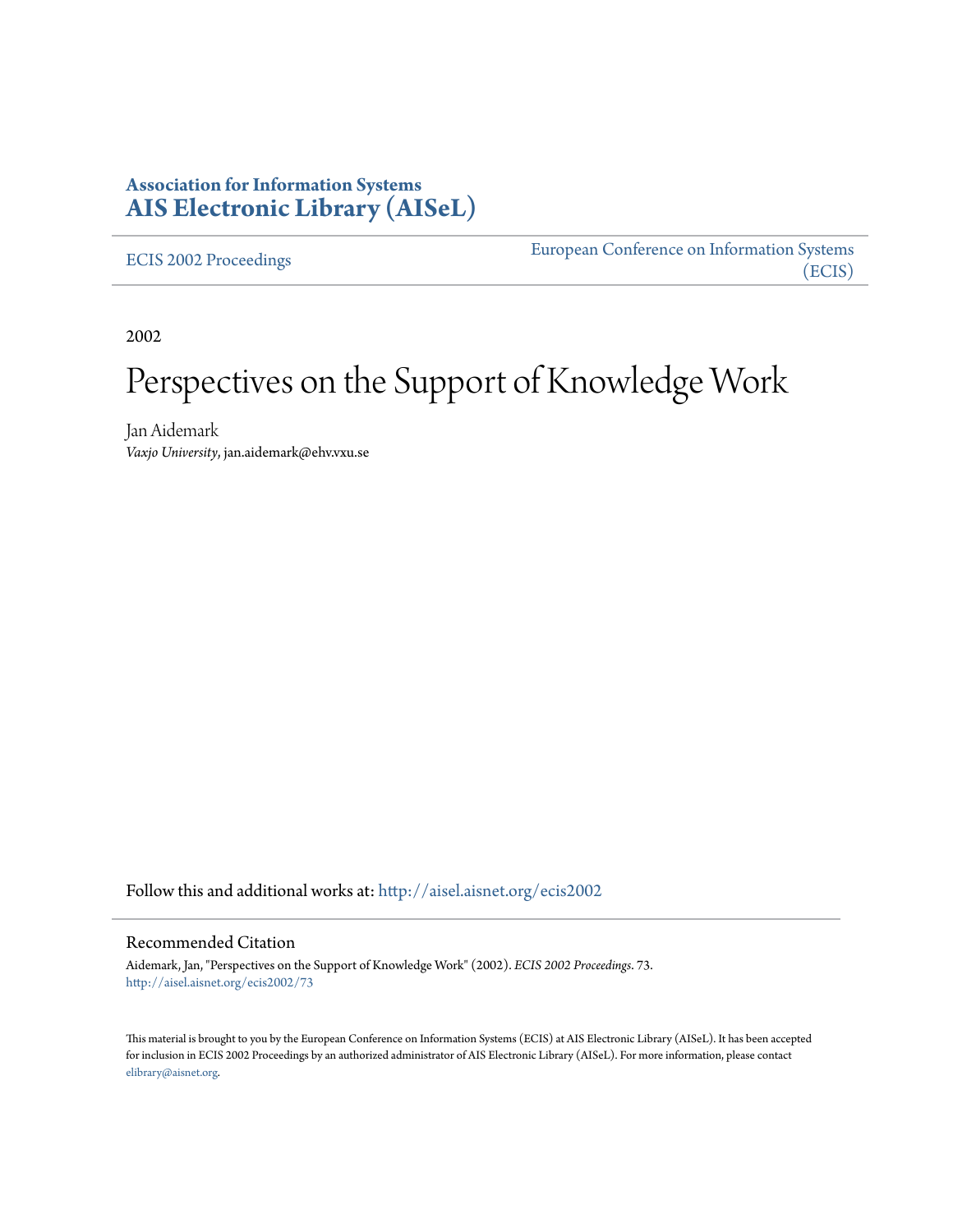# <span id="page-1-0"></span>**PERSPECTIVES ON THE SUPPORT OF KNOWLEDGE WORK**

#### **Jan Aidemark**

Department of management and economics, Växjö University, 351 95 Växjö, Sweden Jan.Aidemark@ehv.vxu.se

# **ABSTRACT**

*This report discusses information systems as support systems for knowledge workers. A case is presented discussing the introduction of two types of information systems into an organisation as support for knowledge workers. The case is interpreted using a set of theories from knowledge theory and the area of knowledge management. The aim of this report is to give empirical input to the understanding of the conditions of knowledge work and information systems. An interpretative framework is presented consisting of a set of perspectives on knowledge work and the use of information systems.* 

# **1. INTRODUCTION**

Knowledge workers can be seen as symbolic analytical workers (Reich, 1991). This perspective on the problem area is based on a traditional view of organisations as information entities (Galbraith, 1967) where cognition is one central problem. This perspective is also present in the concept of the knowledge worker, for example in the works of Malchup (1962). Knowledge workers are people that rely on personal knowledge in their work (Davis and Naumann, 1997) and their work is to produce or reproduce knowledge and information (Stehr, 1994). Davis and Naumann (1997) see knowledge work as including acquiring knowledge, designing knowledge output, decision-making and communicating the designed output. Support systems should be able to help these activities and be implemented as human based activities or as information technology solutions. Knowledge can also be viewed from a social perspective, for example as constructed in social processes (Berger and Luckmann, 1966). Knowledge workers have been discussed from this perspective (Lave and Wenger, 1991, Blackler, 1996, Hayes and Walsham, 2001), focusing on variables such as social context, political aspects, communities, power, human action and so on.

The aim of this paper is to deepen the understanding of the problem area of knowledge workers and information systems. The goal is to gather understanding of how these two perspectives can be used to understand knowledge work. It is assumed that both of them are more or less present in every knowledge work situation and understanding both aspects is crucial for the correct application of the right mix of support systems. The research approach of this paper is to investigate a case and to draw some conclusions regarding the important factors that determine the development of support systems and their success or failure in organisational use.

# **2. METHOD**

The empirical material of this paper is based on a project at a Swedish public organisation. The scientific approach is to interpret the case in search of the important perspectives that influenced planning, using theories of knowledge and knowledge work. This research is approached using the interpretative/hermeneutic research tradition (Alvesson and Sköldberg, 2000). This implies an orientation towards an understanding of texts and creating new meaning and understanding. The main part of the empirical material consists of interviews with administrators, together with personal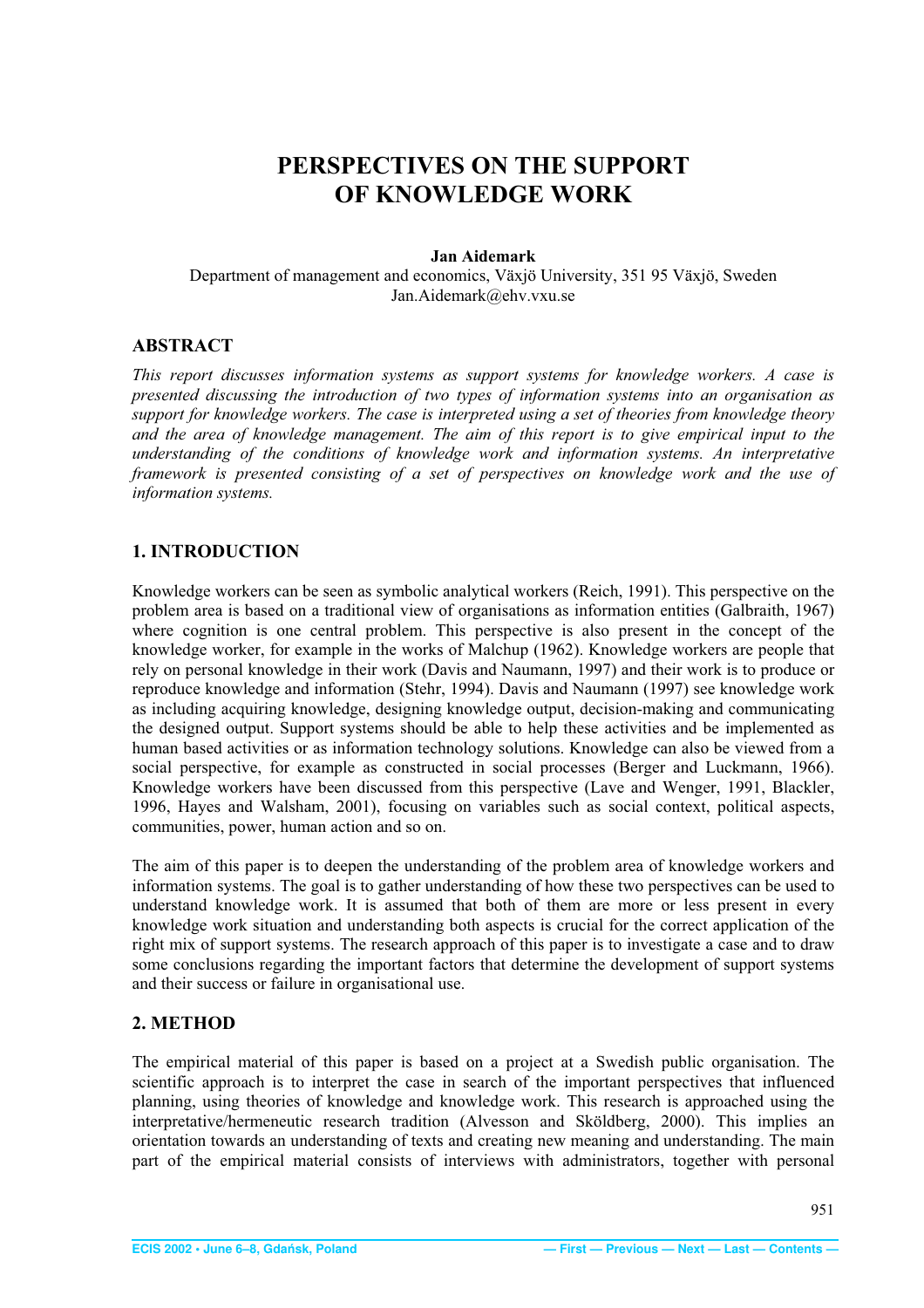<span id="page-2-0"></span>observations and written material from the organisation in general and the project in particular. This empirical material is considered as a text that is interpreted and reflected upon. Further, the case is presented in a typified way. The dominant features of it are brought forward in order to illustrate certain problems and challenges for understanding the problem area.

# **3. BACKGROUND THEORY**

#### **3.1 Context of knowledge work: general developments**

The general background is the change in the environment towards increased turbulence (Huber, 1984) and globalisation (Castells, 1996). As countermeasures to these trends, better information handling has been suggested (Huber and McDaniel, 1986) as one approach. Flexibility (Evans, 1991) and the ability for continuous change (Galbraith, 1997) are other suggested approaches. Drucker (1988) points at the crucial element of self-governing of experts in dealing with a changing environment. All these point to the individual and personal knowledge and the knowledge processes that are implied by these perspectives. An additional problem in this development is the effort to meet economic crises with leaner organisations (c.f. BPR Hammer, 1991). This is the pretext leading to the need for knowledge management, which is a set of strategies to make knowledge into an organisational resource. Then, the failures of a technological approach have spawned a personalisation of the field (Nonaka and Takeuchi, 1995) and a focus on personal knowledge theory (Polanyi, 1958, 1966).

#### **3.2 Aspects on knowledge**

Two central perspectives can be applied to knowledge. First, the level where knowledge is studied either on a personal level or on an organisational level. Second, how we understand knowledge from a cognitive aspect or from a social aspect. A similar view on the latter is the subjective and objective perspectives on knowledge investigated, for example, by Schultze (2000). Knowledge from an organisational aspect is a resource (Grant, 1996) that is used for producing goods and services. In Polanyi (1958, 1966) knowledge is discussed as something personal. Here an epistemology is outlined, which includes two kinds of awareness: focal and subsidiary. From these two types of awareness, Polanyi shows that two kinds of knowledge are possible, subsidiary/tacit and focal/explicit. Focal/explicit knowledge is knowledge that we can express explicitly, in some form, and subsequently transfer to other people. The subsidiary knowledge is every thing we know but cannot really express. This is the tacit dimension of human knowledge, a complex web of clues that we use in order to interpret and produce explicit knowledge. Explicit knowledge is not possible to have without subsidiary/tacit knowledge. From the social aspect, knowledge is developed in social interaction with other people, In their theory of knowledge sociology, Berger and Luckmann (1966) claim that a sense of reality is given to our awareness through social interaction with others. A person's knowledge is dependent on the social context to which that person belongs. A more cognitive perspective on knowledge systems is gathered from Ackoff (1989). Here the knowledge problems are divided into two aspects: knowledge and wisdom. Ackoff presents a model of a knowledge/wisdom system, where data, information, knowledge and wisdom are essential concepts. Wisdom is the ability to know what is right or wrong (Ackoff, 1989, p. 6). This demands an ability of judgement of what is good or bad, based on areas of ethics and morals.

#### **3.3 Knowledge management**

The central knowledge management perspective is that it is the art of creating value from an organisational resource (Grant, 1996). Two essential knowledge management approaches are recognised, a technology focus and a people focus (Alvesson and Kärreman, 2001). From the technology aspect a functional point of view is taken. Here the key question is how to use IT for the support of the key knowledge management processes of creating, acquiring, capturing, sharing and using knowledge (Prusak, 1997). A more people-oriented approach is given by Nonaka and Takeuchi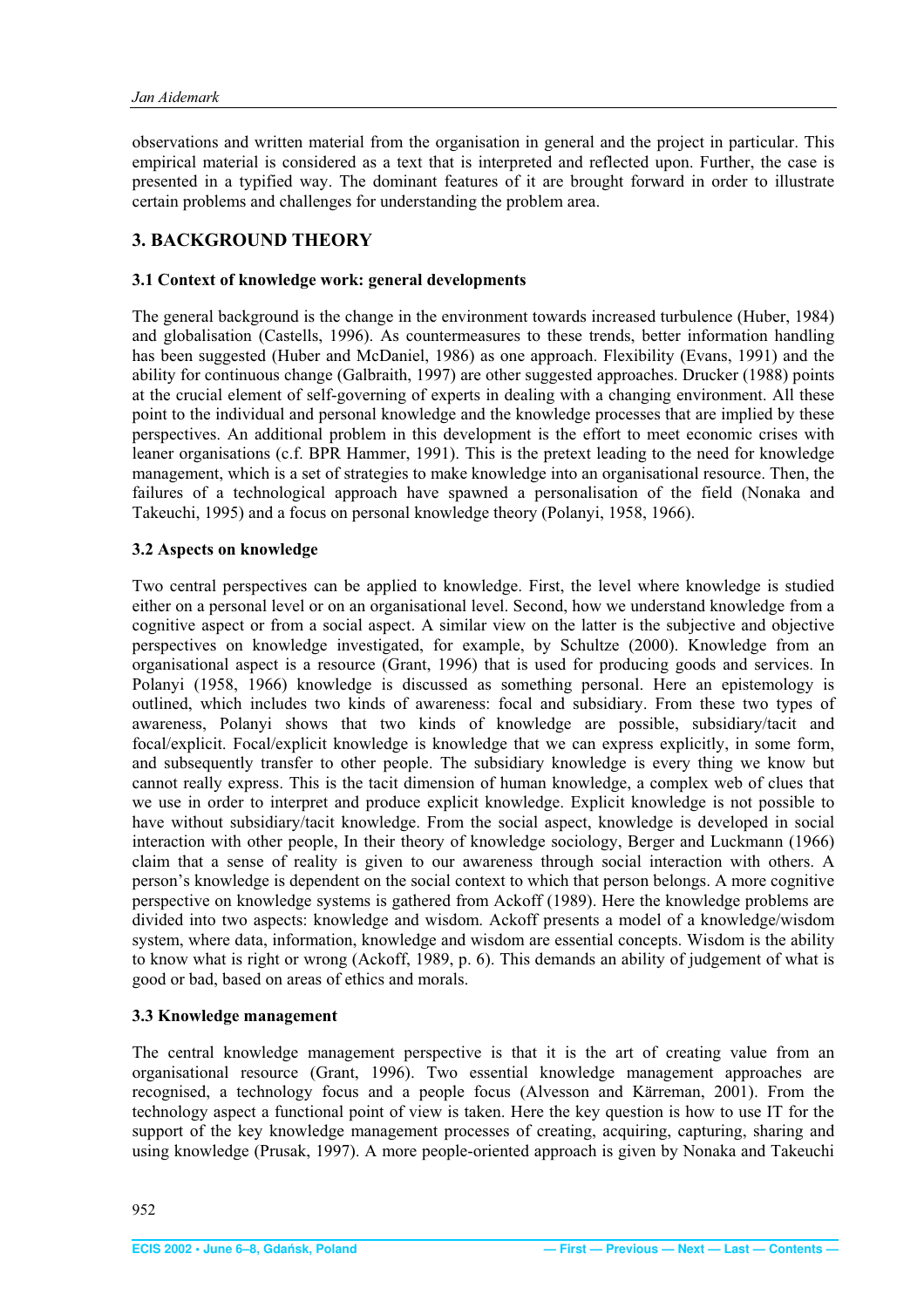<span id="page-3-0"></span>(1995) who explore the possibilities to arrange work in an organisation for knowledge creation. A special focus lies on how tacit knowledge can be created and converted into explicit knowledge and by that into a useful organisational resource. Creating knowledge is mostly about giving people possibilities and encouragement to experience and learn. The organisation directs this learning effort into areas that are useful for the organisation. This planning step is based on the founding values of the organisation and directed by problems encountered in planning processes or other activities of the organisation. The values of the organisation are developed by top management and shared by the whole of the organisation in a spirit of co-operation.

# **4. CASE STUDY**

In a public organisation ("the organisation" in this text) in Sweden, an IT solution for managing the information environment was developed. The approach was a technical one, with a "cheaper and better with IT" mentality. The general approach was to change the technology for distributing internal information, from paper to IT. We can characterise this as an information distribution system. As a side project another information system was developed, focusing on communication and connecting the people of the organisation.

#### **4.1 About the organisation**

The organisation of the study is organised with one central organisation (CO) that supervises a number of local (county) organisations (LO) that deal with individual issues. The decision in the individual cases is made by administrators in local offices within the local organisations. The outer frame is the law, which the decision-makers must follow when they decide on cases. It is the duty of the central organisation to insure that these laws are upheld. The CO is responsible for auditing and supporting the local organisations. The administrator responsible for a decision can be seen as a knowledge worker. It is the ability of the knowledge workers to stay informed, to understand and apply the laws that will determine the efficiency and effectiveness of the organisations operations.

#### **4.2 Problems in public administration**

There is a general productivity problem in public organisations. The problems with public service are pointed out by Castells (1996) as an essential factor of the economic decline during the 1970s, which lead to market reforms and privatisation later on. Castells also points out that the effects of IT on productivity have had problems in reaching the service sector in general. One major problem in the current organisation is that the variations over the country as a whole as well as between different kinds of decisions are considerable. The problems have been and still are substantial. The general solutions proposed by the CO are the development of information technology based support systems.

#### **4.3 Analysis of interviews**

This section presents some of the empirical material of the project. The analysis process involved selecting and generalising interesting comments from the transcript. These were then classified into one of three categories. 1) Practical problems that make knowledge work harder. 2) How can work be supported? These are examples of how people experience what is good support. 3) The role of information systems or application of information technology as support for knowledge work. This is a mix of wishes and these are to some extent satisfied today. Then a two-way split of the material was made, into one cognitive aspect and one more social aspect on knowledge. The three categories were then aligned so they corresponded to each other.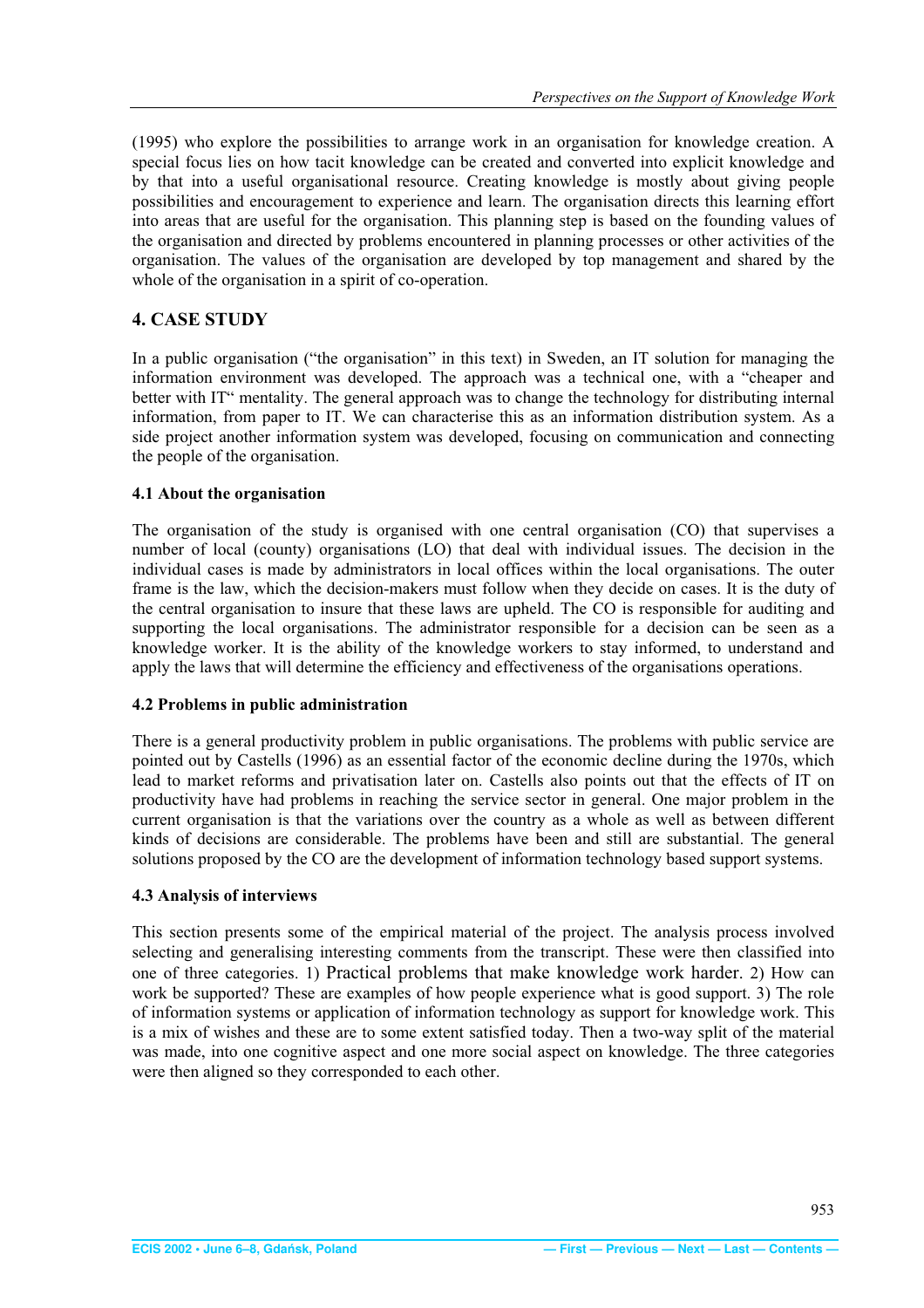<span id="page-4-0"></span>

| <b>Problems</b>                                                                                                            | <b>Support activities</b>                                                                                                                                                                                                       | <b>Information systems (IS)</b>                                                                                   |
|----------------------------------------------------------------------------------------------------------------------------|---------------------------------------------------------------------------------------------------------------------------------------------------------------------------------------------------------------------------------|-------------------------------------------------------------------------------------------------------------------|
| A cognitive view of knowledge                                                                                              |                                                                                                                                                                                                                                 |                                                                                                                   |
| organisational<br>Changing<br>environment,<br>internationalisation<br>and<br>globalisation.                                | Avoiding information overload.                                                                                                                                                                                                  | Information systems as a mean<br>personalise<br>information<br>to<br>sources.                                     |
| Knowledge and information age<br>quickly and it is hard to keep<br>pace with updates and changes<br>in personal knowledge. | Need to spreading news quickly.                                                                                                                                                                                                 | IS for faster transportation of<br>information, making updating of<br>information or knowledge more<br>frequent.  |
| laws.                                                                                                                      | How to combine different areas   Background sources, explaining   To make it easy to search<br>of knowledge, such as different the basic arguments and giving a<br>broad understanding<br>of<br>the<br>problems and rules given | databases or other information<br>sources.                                                                        |
| Time to process a case vs.<br>quality of the decision.                                                                     | fill<br>in<br>form,<br>a<br>interviews, make a request and use the support system.<br>so on.                                                                                                                                    | Support of routine work, how to Traditional symbol manipulation<br>conduct $\vert$ – important to make it easy to |
| A social view of knowledge                                                                                                 |                                                                                                                                                                                                                                 |                                                                                                                   |
| Relationship with higher levels<br>of the organisation, guiding<br>knowledge work.                                         | Communication<br>compensates   Telephone<br>for problems in written sources<br>Communication is a part of<br>work                                                                                                               | and<br>personal<br>meetings still important media<br>for learning and information<br>sharing among individuals.   |
| Knowledge is often personal and<br>confined to individual workers.                                                         | Need for answers from experts.                                                                                                                                                                                                  | E- catalogues for organisational<br>competence.                                                                   |
| Examples do not support solving<br>complex, difficult and unusual<br>problems.                                             | Conferences – meeting with $ $ IS for bringing people together,<br>peers from other parts of the<br>Providing a more diverse set of $ $ on a topic, e.g. e-conferences.<br>information and examples.                            | sharing<br>experiences<br>and<br>organisation and with experts. spreading the latest knowledge                    |
| Consistency in decision making<br>over the organisation as a whole.                                                        | Cases are used for knowledge<br>sharing within workgroups.                                                                                                                                                                      | Supporting collaborative work,<br>sharing knowledge resources.                                                    |
| between<br>Consistency<br>work<br>description<br>process<br>and  <br>information/knowledge sources.                        | combining the<br>Texts<br>work<br>and<br>references<br>process<br>to<br>information sources.                                                                                                                                    | Coffee<br>meetings,<br>talking<br>to<br>nearby co-workers, local and<br>situated learning.                        |
| Problems<br>of<br>language,<br>for <sub>l</sub><br>example, natural language<br>VS.<br>formal or judicial language.        | Examples are important for the<br>support of learning and are used<br>to verify personal knowledge                                                                                                                              | Case databases with comments<br>a discussion forum<br>and<br>for<br>interactions with others.                     |

Table 1. Interview opinions on problems, possibilities, and information systems.

The empirical material shows that it is possible to construct two perspectives on knowledge work support. These are the cognitive and the social aspects of knowledge, which should be supported with respect to their special views on knowledge. At the same time it must remembered that this is an analytical picture, in the problem situation many of the problems are interconnected. Each problem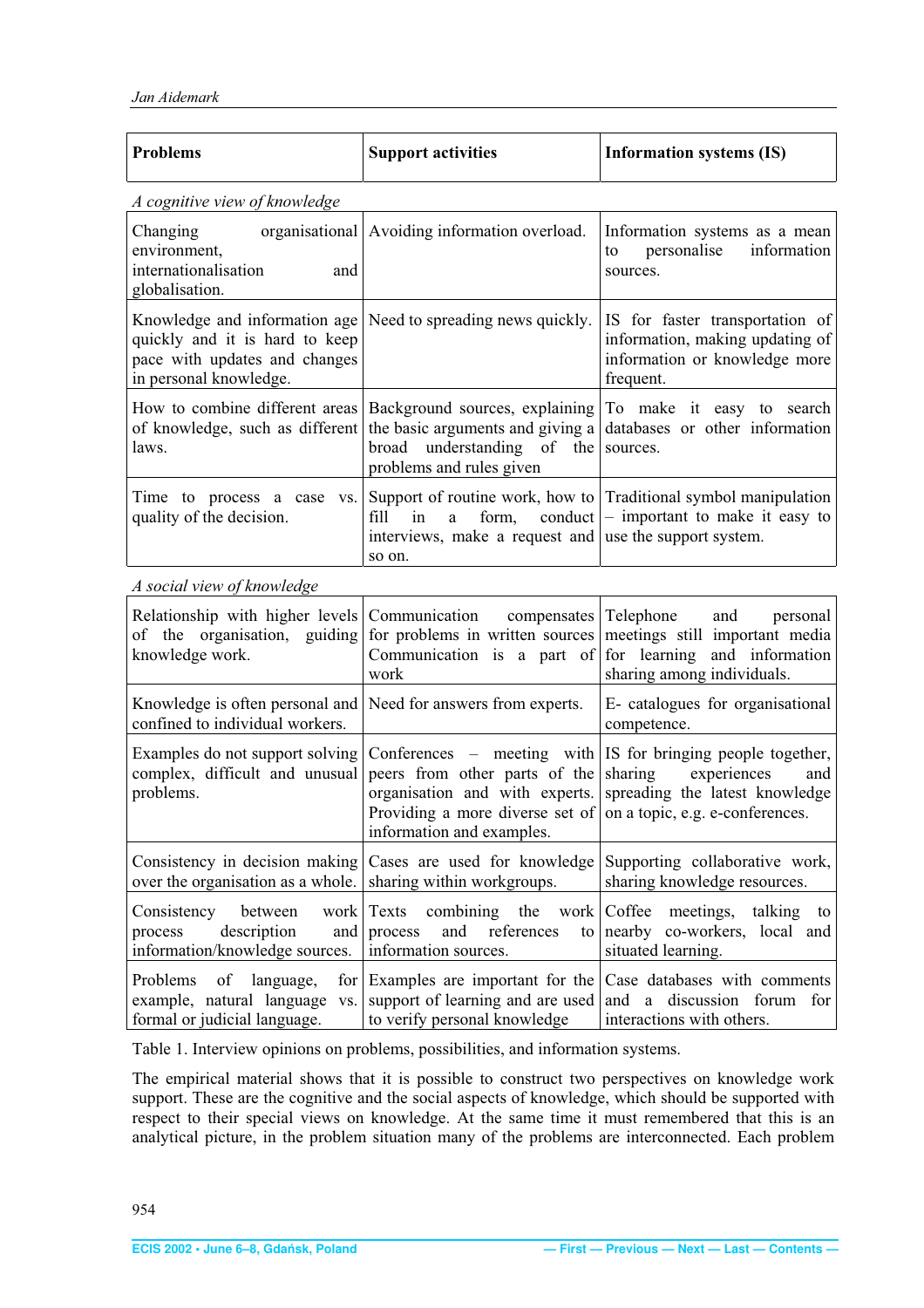<span id="page-5-0"></span>has a cognitive and a social side and the support of them must be in tune with each other. The support systems must be in line with the aspects that they support without interfering with other aspects.

## **4.4 Knowledge management situation – problems and support**

The organisation could be understood as a knowledge system. This implies a number of knowledge processes and activities that must be in working order. These are supported by written material (for example, different kinds of books, articles, examples and so on) for distributing the necessary information to the administrators. The main direction is from the CO to the LO and the administrators. Conferences and courses are also arranged to spread knowledge about how laws should be applied in individual cases. These activities and material aim at increasing the quality and productivity of the organisations output, that is, the decisions. Some major knowledge processes can be identified. One knowledge process is the creation of knowledge about how laws should be applied. This process takes place at all levels, not only at the CO level. Then there is the process of distributing knowledge to the administrators. Connected to this, there is the use of knowledge by the administrators. In the case, the existence of the information was assumed to be enough to enable the administrator to create personal knowledge. Looking at the support side, an essential element was the handbooks, which provided both facts and procedural knowledge. The idea was that the administrator should just follow the book, and the decision would be correct. This provided a sense of security at work. Another text that was constructed by the central organisation was a mix of examples and law text and was very popular among administrators. This provided a learning environment for the administrators. The problem was that the texts were hard to keep updated and they were not very suitable for a changing world. This support situation was threatened by the introduction of some new information system.

#### **4.5 Information distribution supporting knowledge processes**

An information distribution system that provided a series of information repositories was put into place for administrator. The aim was to decrease the need for detailed handbooks, instead letting the administrators search for the required information using the new system. These sources of information could be called "potential knowledge sources" if they are regarded as for being a source for learning. The set of texts that was included in the system was impressive, most of the written sources were facts, from law texts to old cases. The system was text-based and the user friendliness was not very developed. The time to compile and to construct the handbooks was saved and instead the worker dealt with the material directly. In addition, there was a hope that more flexibility would be added to the work when the rules approach was abandoned. The big change was from an information push principle to an information pull principle. The administrator must find the information that was needed, instead of it being provided by some expert. The administrators did not easily accept the support system, the focus was put on the information logistics between the centre and the LOs. The focus was not on the knowledge worker or on knowledge creation and use.

#### **4.6 Communication support system and knowledge creation**

As a support system for the creation, storage and sharing of knowledge within the organisation, a "suggestion support system" was developed. It was christened "The box", associated with the manual box where staff could put their suggestions outside the boss's office. The basic outline of this is to capture ideas in operative parts of the organisation that are gathered and used to improve the organisation's work. A manual system of this kind existed and the development of an IT-based support system aimed at the automation of the existing process and in improving it. This system was an extension of the current system in that it could provide one-to-one discussions all over the organisation, over geographical distances and organisational levels. The idea was that both problems and solutions were to be submitted into "The box". These suggestions were structured to force entry of certain information in order to ensure their usefulness. At the same time, a "free-text" approach was used in order to get close to ordinary and natural human use of information. In connection to this, a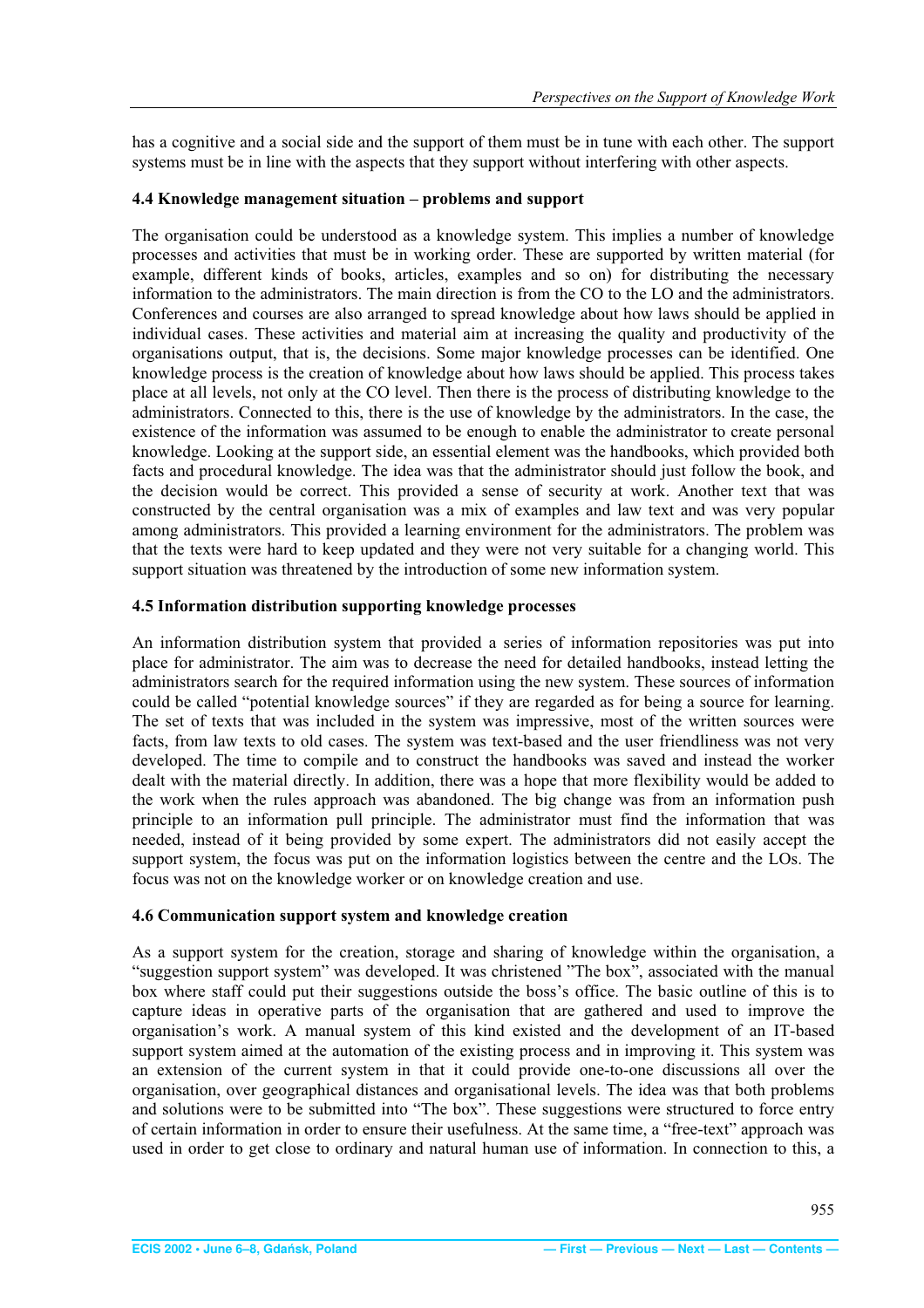<span id="page-6-0"></span>thread of discussions of the issue could be conducted, in order to debate or to enhance the suggestion. The full form included both a problem and a solution. However, just one of them was required, that is, good practice could be described just to inform others of it. Good suggestions could be rewarded, the originator being given some benefits depending on the usefulness of the suggestion.

#### **4.7 Summary of the case – an initial interpretation**

This case displays a series of difficulties associated with knowledge work, support systems and information technology. The outcome of the projects at large was twofold. First, the big information distribution application was not used, it did not seem to be in touch with the demands of the potential users. To some extent, this was caused by the technology that was used and how the system was introduced. At the time, when the system was introduced and this study was performed, very few actually used it or even knew what it was good for. On the other hand, when the communication support system, "The box-system" was demonstrated for potential users, it immediately caught people's attention, and was praised by users. Due to a lack of consistency with the technological platform, the system was not brought into use, at least during the lifetime of the project. "The box" was aimed at the part of knowledge work that is suitable for social aspects of knowledge by the support of communication between organisational members. The distribution system was aimed at solving a necessary problem, i.e. the cost of moving texts. However, the usefulness of the texts depends on the ability to understand them. The administrator develops this by evaluating personal experiences and juxtaposing them in social interaction with others. "The box" provided a virtual arena for these discussions, which could complement existing face-to-face meeting at their workplace or at conferences.

# **5. PERSPECTIVES ON KNOWLEDGE WORK**

The case highlights and exemplifies a series of difficulties in planning support systems. An analysis could provide us with a set of perspectives leading to understanding the consequences of the use of the systems, both direct and indirect.

#### **5.1 People and technology**

One problem that has been recognised is that knowledge management has often been seen as a form of information management (Swan et. al., 1999) and a technical problem (Scarbrough and Swan, 1999). In the case the basic problem observed was the split between the technological aspect of support and the knowledge work aspect. From a technological perspective, the information distribution system would bring a faster pace of work. In a sense, this was the case, less time and effort in transporting facts was needed. However, from a knowledge perspective a new work situation was constructed, a new structure of the knowledge work was created. The problem is to understand the knowledge work not just as a problem of moving data but also as an interpretative act. This falls back on the view of knowledge as subjective and personal (Berger and Luckmann, 1966, Polanyi, 1958). The problem is that these social and personal knowledge processes must also be supported by data/technology focused solutions. It is the duality of knowledge work and the subjective aspect that must lead the way. A perspective on this is that some of the administrator's work is repetitive and is possible to deal with in a structured way. In a structured situation, information becomes synonymous with knowledge, the interpretation is uncomplicated and institutionalised (Berger and Luckmann, 1966). It is in an unknown and complex situation that the knowledge perspective becomes problematic and activities outside the common use of information systems are necessary. This is about fitting the right type of support system and the contribution of IT, to a special situation. In a situation when an administrator handles a standard case, the support should be adapted to this situation. A complete set of basic texts might not be the best support, it could be a hinder if they began to search databases, resulting in time consuming work. Standard forms and simple rules are probably better. The support must fit the person's knowledge work situation. In an unstructured case the big database is an important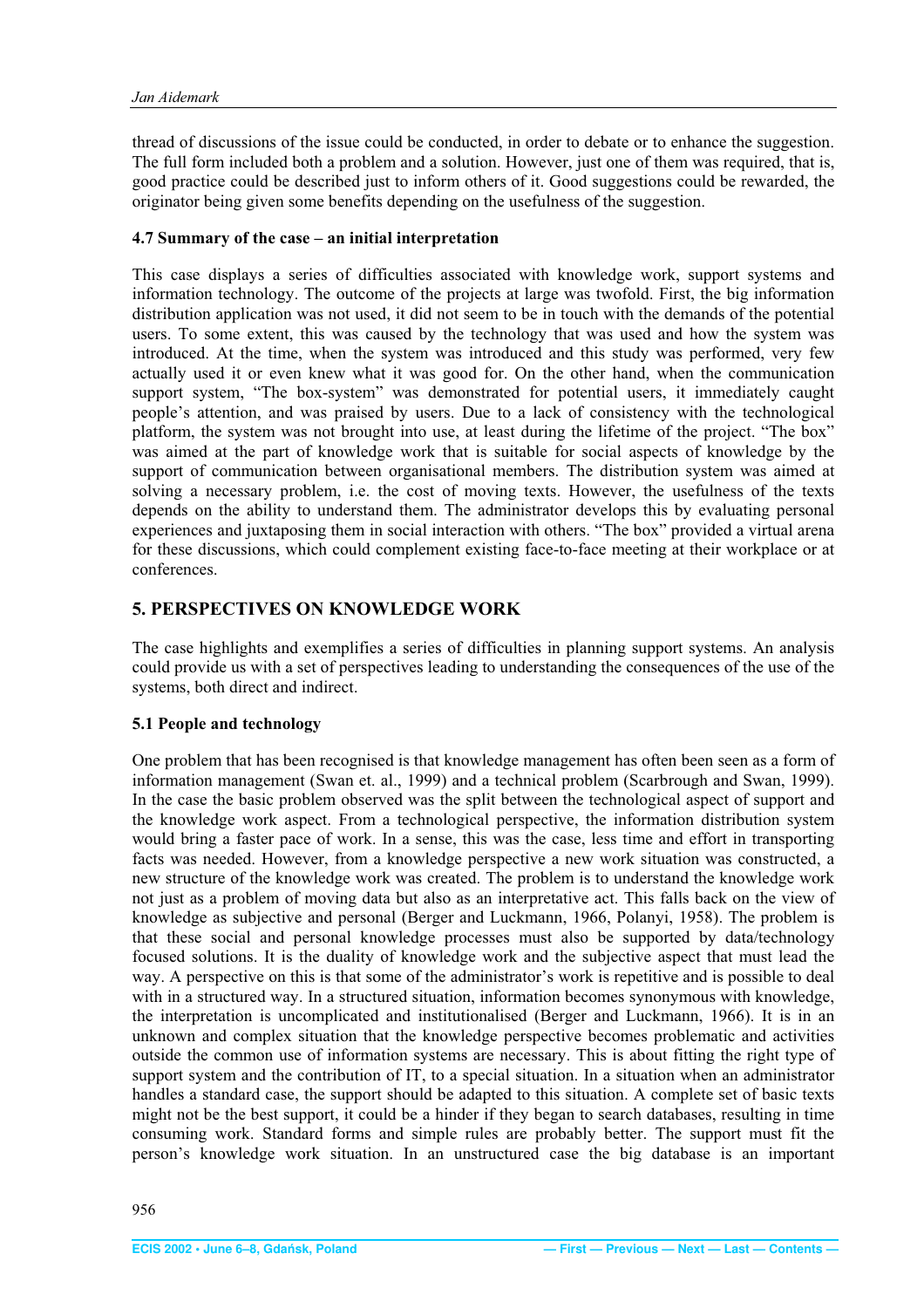<span id="page-7-0"></span>complement but does not help interaction and building personal knowledge. These are social processes, the knowledge work must not only assemble facts of the case, but also construct a personal understanding of the case and then externalise it in the social/professional context of the work. The unstructured aspects are becoming more common in turbulent situations where time constraints are important issues.

## **5.2 New realities – turbulence and flexibility**

A rapidly changing world makes knowledge work harder. Both the time for learning and the time span when the knowledge is useful are becoming shorter. Many factors should be considered such as, globalisation, IT, new financial realities and people changing behaviour more rapidly (Castells, 1996). Globalisation affects the organisation. For example, people from Sweden move around Europe but keep contact with the Swedish systems. In interviews, this was pointed out as an increasingly difficult area. Change is the only thing that is certain (Galbraith, 1997). A turbulent environment is sometimes thought to be cured by increased information handling capability (Huber, 1984). This strategy seems to be used in the discussed case. Another type of solution is to give more responsibility to the individual knowledge worker. One approach to this strategy is presented in Drucker, (1988), where the concept of "information-based organisations" is discussed. In this vision, the organisations are carried forward by expertise. The organisation must actively create a learning environment that fosters these experts. Providing more facts to the administrator will not necessarily create experts. Using IT will, in the worst case, only add to the increased speed of work, leaving even less time for personal learning. The creation of experts turns the problem into how to support the creation of new knowledge and issues concerning learning.

# **5.3 Conditions of learning**

In the case, the work practice of administrators was changed. Handbooks that combined a work process and necessary facts were replaced with a selection of databases providing information. Following rules is not necessarily a knowledge intensive process, but the rules were replaced by information support. In this "new world", with change as the key factor, knowledge work becomes important. In knowledge work, personal knowledge activities come in focus, including processes where facts are perceived, interpreted, and internalised as new knowledge. These processes are personal which means that the interpretative frame of the individual becomes the central part of the process. In this situation, more and faster information is not always a cure, it can even add to the inability to learn and change interpretative frames (c.f. information overload, Ackoff, 1967). The database searches provided to them were not seen as something bad, but a complement solution. The law text, as a book, is an example of the way that an essential knowledge source was handled. This is a trustful companion of any administrator. But, what made it useful was the personal knowledge developed during working with it. The administrator noted these experiences in the margin of the book. Here, the experiences from individual decisions were recorded. There was not an automatic step forward when the texts were made available in electronic form.

The personal nature of learning and knowledge development is well investigated (c.f. Nonaka and Takeuchi, 1995). The active processes in learning are the interface between the person and the problem situation and face-to-face meetings between people. This falls back on not only the idea of personal knowledge (Polanyi, 1958), but also on the concept of knowledge as socially constructed (Berger and Luckmann, 1966). Polanyi shows knowledge as something in the mind of the individual and rooted in that person's tacit knowledge. Berger and Luckmann claim that people do not know anything before it is reaffirmed in their social environment. Reality becomes real in interaction with others. At the local organisation, people who had sticky problems dealt with them at group meetings or in discussions with colleagues over a cup coffee. Social interaction with others seems to be an important part of learning for the administrators, both locally and together with other local organisations around the country. This points to the need of supporting creation of groups and the phenomena of networking.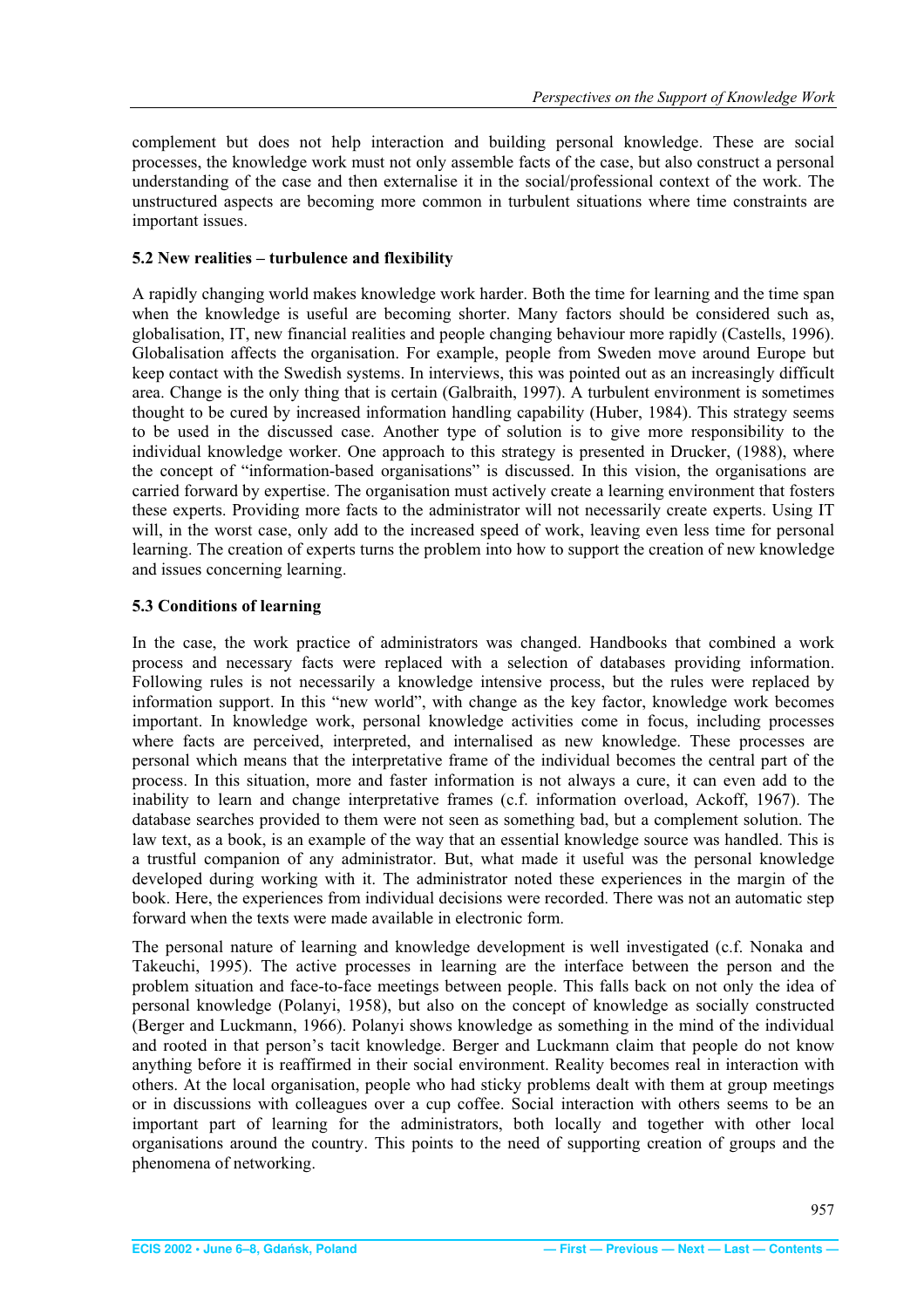#### <span id="page-8-0"></span>**5.4 Communication and networking**

The case indicates that there was an interest for the communication-based support system (The box) from the administrator's side. The system would support problem-oriented knowledge development and transfer to the organisation as a whole. Both vertical and horizontal communication would be involved. It showed a promise to be an effective aid in turbulent times, meeting demands for faster development of new knowledge to rapidly changing conditions. A parallel to the "Garbage-can" model (March and Olson, 1976) of organisational decision making can be seen. The system creates a meeting place for people with similar knowledge interest, creating subgroups of the organisation. Meeting places as such are not new, as courses and conferences always have been important in the organisation. The contribution of the system is the flexibility of the creation of the groups. It is done in a network manner, people connecting around a common, emergent problem. These networks become places where a common understanding of a problem can be developed (Lave and Wenger, 1991, Brown and Duguid, 1991). These fast moving networks are harder to control and predict in the organisation. People at the central organisation, who were responsible for developing and distributing information/knowledge, suggested distribution of special information to certain groups of people by email. A key issue according to them was to distribute the news about changes. This works in a group of people that have the same frames of reference. Here two approaches to the problems of turbulent environments are displayed. One organised centrally and one around current problems, the other around emerging problems in a distributed manner. The downside of this network building is the problem of excluding people (Castells, 1996). Personal knowledge is local knowledge and the same problem was built in to "The box"-system. The consequences are inconsistencies and problems with control.

#### **5.5 Knowledge for control or flexibility**

One approach to control in organisation is to make rules and in these code the knowledge that guides the activities of the individuals in the organisation. The employees are paid to follow rules and this is the guarantee for the stability of the organisation. In times of greater ambiguity and a more complex and rapidly changing world, flexibility is needed more than stability. This is achieved by letting the personnel closest to the turbulent environment take a greater responsibility for the business, as discussed above. In turn, this implies that they have to take responsibility for organisational knowledge creation. A monopoly of the higher levels of knowledge used for control is not viable in this scenario. But on the other hand flexibility is not only about change, it is a balance between change and stability (Evans, 1991). An understanding of both the changing conditions and the basic values must be weighed against each other for flexible action. Again, detailed rules that specify action, needed for good decisions about keeping to the plan, can be hard to apply. More general ideas about the basic ideas of the organisation, as expressed in visions and policies are needed but above all an ability to apply them in the special situation is required. The case describes a long knowledge process, starting in the social and financial reality interpreted in a political environment, expressed in law making, transported through the organisation and finally applied in decision making by the knowledge workers. By the time, this process has reached its conclusion the world might have changed. The individual administrator might see the effects of "old" laws that they have to apply in a new environment, maybe knowing that a new law is under development. For an insight into basic values, a wisdom dimension is necessary. The knowledge and information that earlier were spread very much as a control mechanism, now must serve as a means for fair survival in a turbulent world. Here the knowledge workers must rely on their personal knowledge and ability of "wise" judgement (Ackoff, 1989).

# **5.6 Power and knowledge**

The control over what is possible or acceptable to be known is a source to power (Suchman, 1994). Setting an agenda and making definitions creates a firm grip over a social situation. When these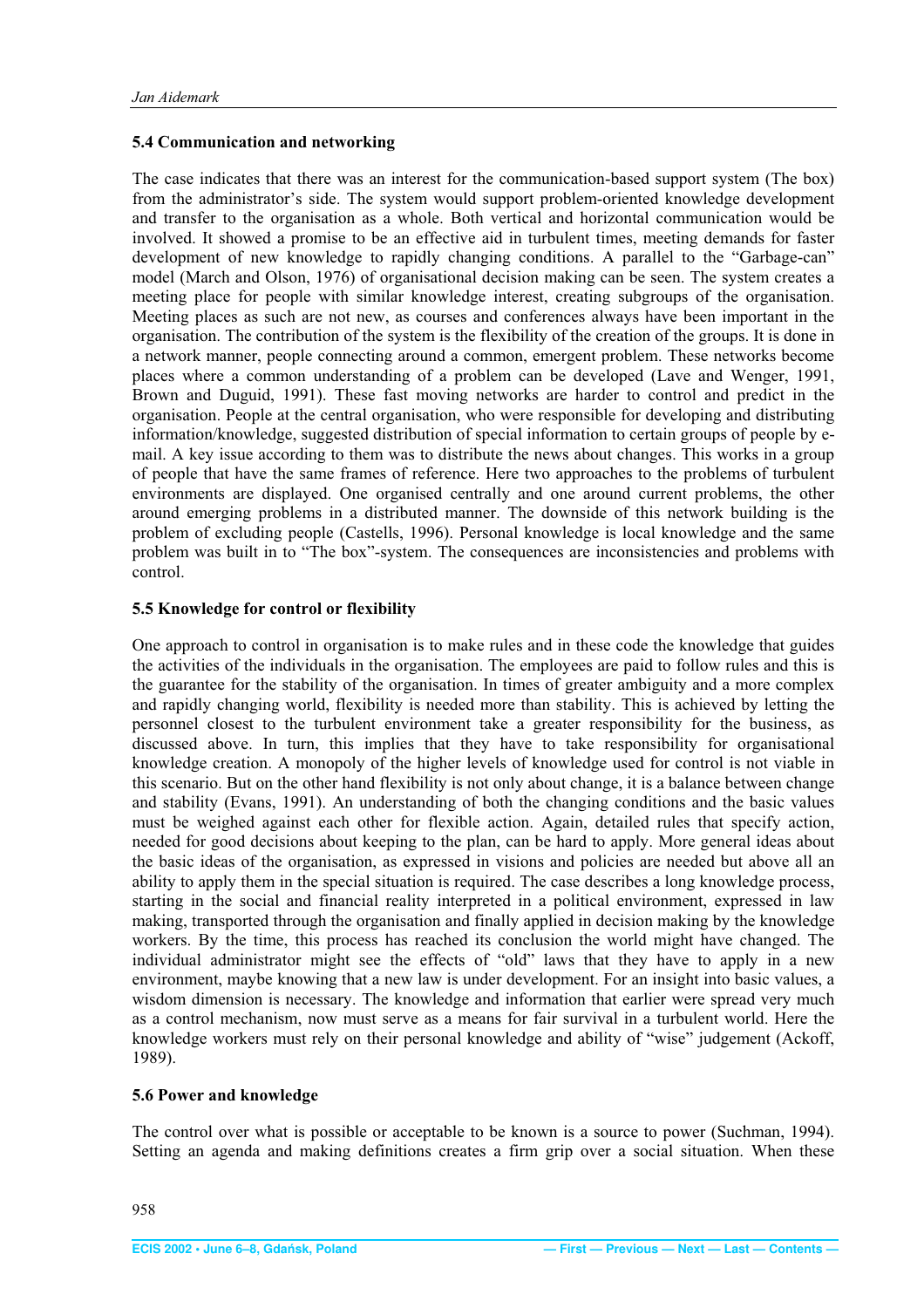<span id="page-9-0"></span>definitions are frozen into a computer system, they become even more dominant and very hard to change. The computer system also may hide logic of the language and separate the origins of definitions and their application in practical situations. If the persons using a rule are not involved in the making and the background of the rule it becomes harder for them to adjust and adopt them to the circumstances of a problem situation. In the case this process is a central problem area. The information distribution system can support this problem, in so much that extensive material on the background of a law, fresh examples or hard to find examples can be located in databases. The problem is when it comes to understanding and internalising this information and how to externalise it into socially accepted knowledge on the subject (Berger and Luckmann, 1966). Practically this is probably done in the local context, creating more local knowledge. The basic problem remains, the input to this process, the text stored in the database, is out of the reach of the administrators. To really get under the skin of a complex and ambiguous case one must interact with the people responsible for the rules and interpretations of these rules. This argument falls back on the works of Foucault (1979), who views knowledge as a construction by certain persons for certain purposes. Words and interpretations are constructed intentionally and they are means that people are given to understand a situation. Also, they will limit people's ability to act (Burrell, 1998 talking about Foucault). These means of interpretation are sometimes summed up as identity (Castells, 1996).

#### **5.7 Identities and information technology**

As a logical extension, of the above identified aspects on information systems and knowledge work, ideas about the role of identity and information technology, as presented in Castells (1996) can be discussed. Castells argues that the identity is a basic organising principle, and that information technology is changing how identities are created and uphold. The basis for interpretation and understanding is a person's identity and as such the basis of knowledge. An identity is how a person recognises himself and is built on a number of cultural attributes. The symbolic communication between people, will, over the time, become crystallised into cultures. As noted in the preceding section, information can be used both as organisational control and personal creativity. Castells (1996) argues that the globalisation trend based on international information systems creates new identities. The existing social interactions within a physical workplace with its cultural spheres will be jeopardised. New social relationship without boundaries like time or geography will produce new identities, which are disconnected from the physical environment. The design and the development of the culture of a community will be an important determinant for how knowledge work is done (c.f. Schein, 1996). The question for the organisation of the case is what happens if more and more of the sense making activities and identity building are re-located to a virtual place. In the case, opinions of the importance of closeness to the organisations customers/clients are put forward by some administrators as the key source of knowledge for the correct decision in each individual case. This situation is based on its special assumption embedded in that section's culture, i.e. a collective identity (Castells, 1996). New kinds of networks will be developed, depending on how electronic media are used. These networks will support the creation of different collective identities, and thus different sets of knowledge. These different kinds of knowledge cultures will play a central role in knowledge work and subsequently how it can be supported.

#### **5.8 Narratives and rules – learning as telling stories or deduction from texts**

Two approaches to the creation of knowledge seem to be present, one based on stories or examples and on more oriented towards rules. One example of the importance of narratives in creating organisation knowledge is Boland and Schultze (1996), where accounting is viewed from two perspectives, narration and calculation. Boland and Schultze (1996), citing the works of Bruner, (1986, 1990), discusses two modes of cognition, one dominant from cognitive psychology and one based on narratives. The first focuses on logical processing of information and forming of abstract concepts. The second concludes that the narrative approach is a powerful way of making sense of a situation, basically by putting actors and events in a meaningful sequence. This division is reflected in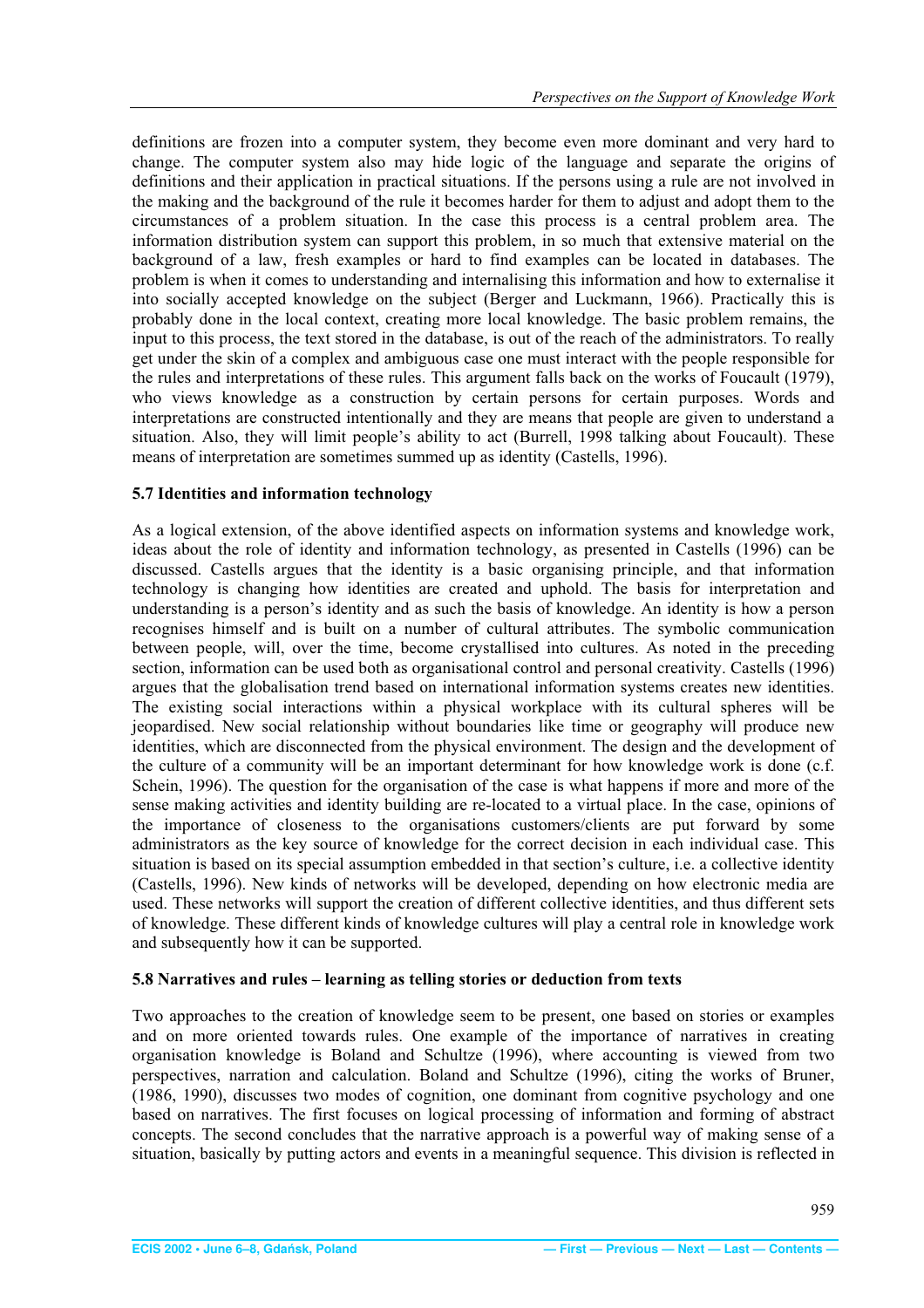<span id="page-10-0"></span>the case, two knowledge interests are present: on one hand about the case and how to understand it and on the other hand, understanding the rules by reading law texts and the background work for that law.

# **6. DISCUSSION OF THE RESULTS**

The argument of this paper is that in order to understand the need of information systems for the support knowledge work a dual view of knowledge, both social and cognitive, should be used. The case of this paper contains examples of attempts to support knowledge work. The communication support system ("The box") was directed towards human knowledge problems and the social construction of knowledge. The system for distribution of information, with databases and search functions as technical features, support the cognitive perspective, i.e. logical information processing based on concepts and abstractions. If a support system is not aligned with the dominant aspect of the knowledge processes, problems will arise. At the same time, the cognitive and social aspects of the knowledge processes are both necessary. The goal must be a knowledge support solution that respects and cares for both aspects.

The social / cognitive dimension was used for the analysis of knowledge work and information systems, but it was not fully explored. The fact that humans develop their knowledge by both perceiving their world and discussing the result of this cognition with others is rather straightforward. Just by looking from these two perspectives, different views of the information systems emerges. Some examples of the perspective discussed include:

- From the knowledge workers perspective, the human perspective, the information system can support problems of cognitive limitations. However, to create knowledge an interpretative process, that is connecting meaning to objects, is needed. This brings in the social perspective, here meaning is constructed in social interaction between people. If the result of cognition is within what is all ready known this not such a big problem. But, if this is the case then we are not talking about knowledge work.
- From a globalisation perspective, information systems can overcome distances in time and space, at least from a cognitive perspective. The same goes for the speed that the world is developing. Information systems are also suitable for overcoming a higher change rate. But the distances between people can only be bridged by social interactions, when it comes to sense-making and understanding of other peoples' view points. To create new knowledge or to transfer knowledge between people there is a need for a culture or identity that can make sense of the new knowledge and can be used to bind the participants of knowledge exchange together. The flexibility needed in this new environment comes from the ability to change fundamental ideas about the world. Changes on this level are about changes in cultures and basic assumptions and this is done in social interaction between the people that uphold these cultures.
- Learning is a key element in knowledge work, either it is learning something new or learning from other people. Getting the facts, like searching databases or getting reports from all over the world is easily done with information systems. This is just a part of the learning process, to act on the information one must trust it. This trust (Polanyi, 1966) or sense of reality (Berger and Luckmann, 1966) comes out of social interaction with others.

These are some examples of how the cognitive/social dimension can be used to analysis information systems. Both perspectives can be supported using information systems, the cognitive may be to a greater extent and more easily than the social. More work is needed both into the theoretical background and into the application.

The use of the theories and stories related in the research should be put into work in practical use. This means incorporating it into existing methods for solving knowledge problems using information systems or building new ones. One approach is to form a methodology focused on information system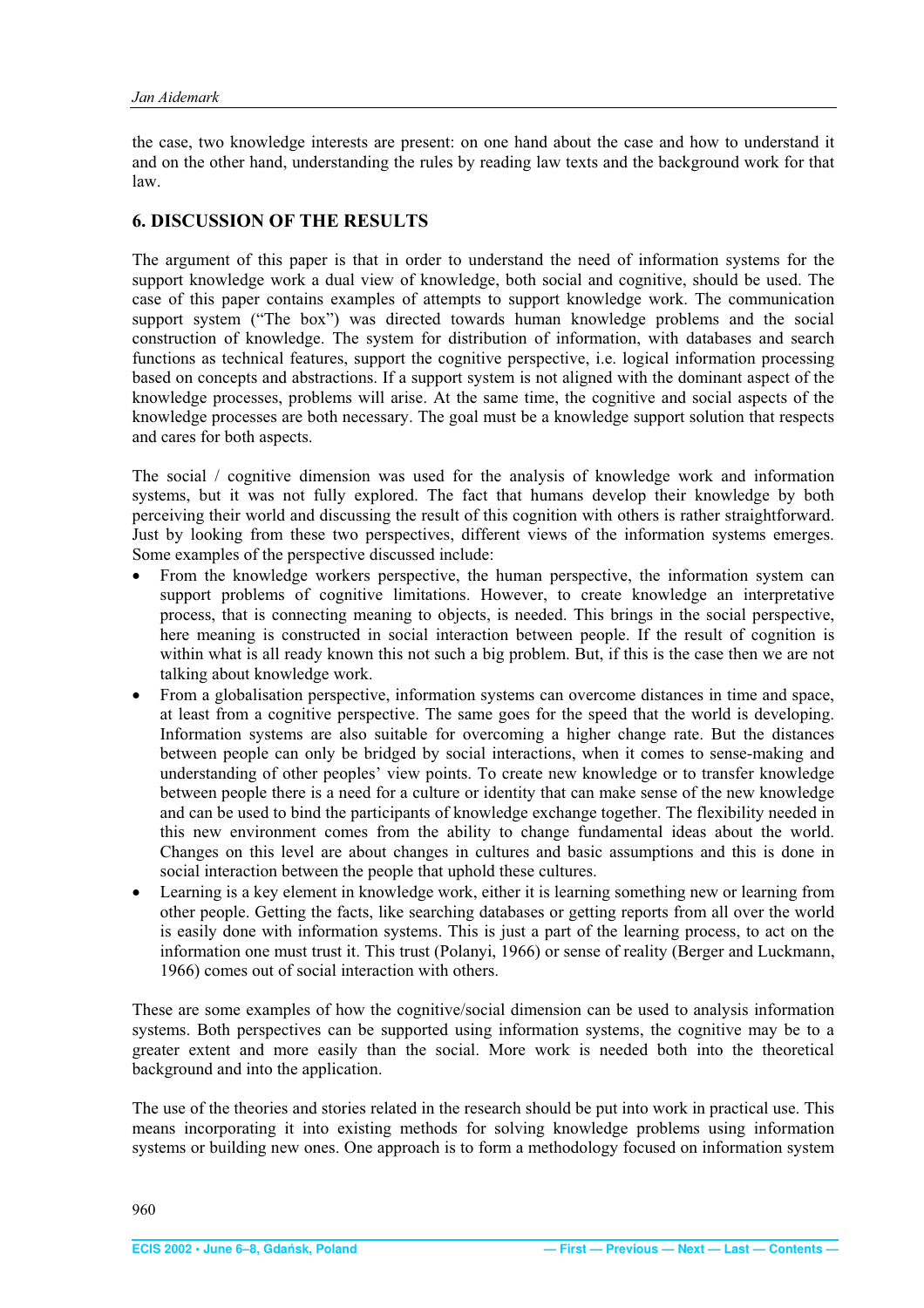<span id="page-11-0"></span>used for knowledge workers. Implementation strategies or methods answer questions like: "what is the problem in this organisation?", "what is the desired new state of the organisation?", "what activities are needed to get there?" (for example soft systems methodology, SSM Checkland, 1981). But, many methods, just like soft systems methodology are too general, they do not contain knowledge of the problem area. The idea is of course that the method helps the analyst to understand the problem and that a senior consultant with experience from the problem area is often the key factor for success. Knowledge management strategies (c.f. Davenport and Prusak) provides insights on the problem but do not give much practical advice on how to use it from a method point-of-view. A method or planning approach for this class of information system should be combinations of problem solving methods (for example SSM) and theories on knowledge work.

Already at this stage, some general characteristics of such a method or planning approach can be discussed. The essential ideas that should be focused on include: human aspects, multi-perspective and interpretation.

- The closer to one gets to the human side of technology the more complex it seems to be. The success of the IT-system becomes less a question of technical function and more about how they are used. Understanding the user and the situation of the user will be crucial for designing the technical artefacts and implementing them into the organisation. This seems to be extra important when it comes to knowledge work, obviously connected to the creation and recreation of meaning, which is a human affair. Ethics (Mumford, 1983) is one method that can provide steps that deal with understanding the human perspective.
- To be able to understand the complexity of knowledge workers, a multi-perspective approach should be used. The outlines for these perspectives have be the main objective of this paper. A framework built around these perspectives should be developed. The aim for such a framework would be to facilitate the interpretation of the possible impact of information systems on knowledge work.
- x A method must include steps or techniques that enable interpretations of the problematic situation, knowledge work and the use of information systems. One example of a methodology that incorporates such features is the aforementioned SSM. It advocates several learning cycles, moving between abstract analysis using system concepts and empirical investigations of the problem. Looking for new viewpoints and paradigmatic shifts are important parts of the methodology. The intended planning approach for knowledge work should take the full step and use theory from the field of hermeneutics as a base for creating interpretative steps (c.f. Ricoeur, 1981, Gadamer, 1960).

The future work in this research area should be continued in a number of directions. First, work on the perspectives, their theoretical base and their interconnections. In connection to this, the social/cognition dimension should be made more explicit, likewise the application. Second is the empirical side, this could, for example, mean to come back to the organisation and to look at the development in order to get a richer picture of the problems of knowledge workers. A third line of investigation is how these findings should be incorporated into methods for planning and development of support systems.

# **7. REFERENCES**

ACKOFF, R. L. (1967). Management misinformation systems. Management Science, Vol. 14, No. 4, December. ACKOFF, R. L. (1989). From data to wisdom. Journal of Applied Systems Analysis, vol. 16.

ALVESSON, M. and D. KÄRREMAN (2001). Odd couple: making sense of the curious concept of knowledge management. Journal of Management Studies, 38:7, November.

ALVESSON, M. and K. SKÖLDBERG (2000). Reflexive methodology, new vistas for qualitative research, Sage.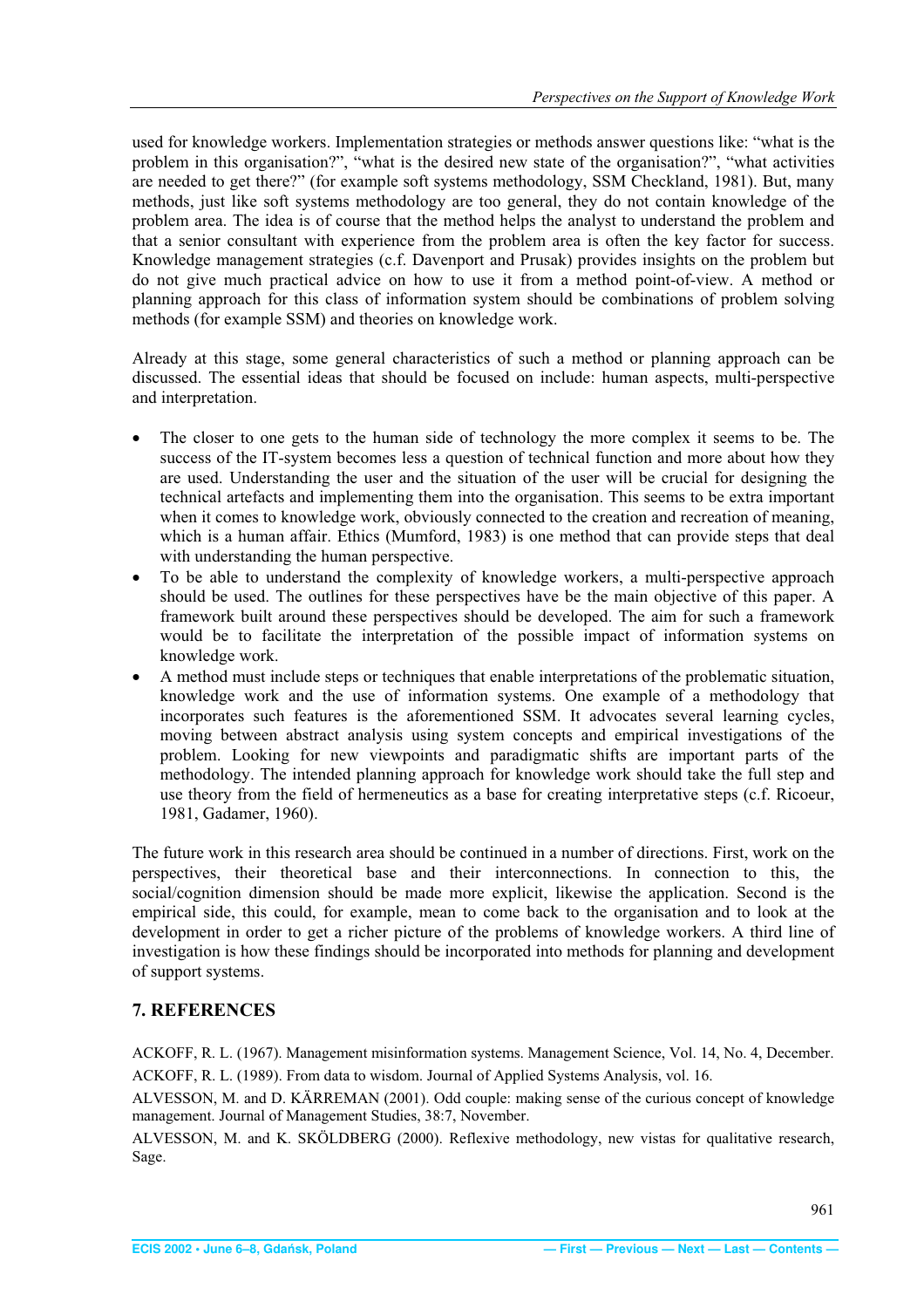<span id="page-12-0"></span>BERGER, P. and L. T. LUCKMANN (1966). The social construction of reality. London.

BLACKLER, F. (1996). Knowledge, knowledge work and organizations: An overview and interpretations. Organization Studies, 16/6, pp. 1021-1046.

BOLAND. R. J. and U. SCHULTZE (1996). Narrating accountability. In: Accountability : power**,** ethos and the technologies of managing, [edited by] R. MUNRO, J. MOURITSEN. London : International Thomson Business Press.

BROWN, J. S. A., and P. DUGUID (1991). Organisational learning and communities of practice: towards an unified view of working, learning, and innovation. Organization Science, 2 (1), 40-57.

BRUNER, J. (1986). Actual minds, possible worlds. Cambridge, MA: Harvard University Press.

BRUNER, J. (1990). Acts of meaning. Cambridge, MA: Harvard University Press.

BURRELL, G. (1998). Foucault and organization theory. In: Foucault, management and organization theory: from panopticon to technologies of self, edited by A. MCKINLAY and K. STARKEY. London: Sage.

CASTELLS, M. (1996). The rise of the network society. Blackwell Publishing Ltd.

CHECKLAND, P. (1981). Systems thinking, systems practice. Wiley and Sons.

DAVIS, G. B. and J. D. NAUMANN (1997). Personal productivity with information technology. Mcgraw-Hill.

DRUCKER, P. F. (1988). The coming of the new organization. Harvard Business Review, January/February, pp. 45 –53.

EVANS, J. S. (1991). Strategic flexibility for high technology manoeuvres: A conceptual framework. Journal of Management Studies, 28:1, January.

FOUCAULT, M. (1979). Discipline and punishment: The birth of the prison. NY: Random House.

GADAMER, H.-G. (1960). Truth and method. London: Sheed and Ward, 1989.

GALBRAITH, J. R. (1967). The new industrial state. Boston: Houghton Miftlin.

GALBRAITH, J. R. (1997). The reconfigurable organization. In: The organization of the future, (Editors) HESSELBEIN, F., A. GOLDSMITH and R. BECKHARD. Jossey-Bass Publisher, San Francisco.

GRANT, R. M. (1996). Toward a knowledge-based theory of the firm. Strategic Management Journal, Vol. 17, pp. 109-122.

HAMMER, M. (1991). Reengineering work, don't automate, obliterate. Harvard Business Review, pp. 18 ff.

HAYES, N. and G. WALSHAM (2001). Participation in groupware-mediated communities of practice: a sociopolitical analysis of knowledge working. Information and Organization, 11, p. 263-288.

HUBER, G. P. (1984). The nature and design of post-industrial organizations. Management Science, No. 8, August.

HUBER, G. P. and R. R. MCDANIEL (1986). The decision-making paradigm of organizational design. Management Science, vol. 32, No. 5, May.

LAVE, J. and E. WENGER, (1991). Situated learning: legitimate, peripheral participation. Cambridge: Cambridge University Press.

MALCHUP, F. (1962). The production and distribution of knowledge in the United States. Princeton, NJ: Princeton University Press.

MARCH, J. G. and J. P. OLSON (1976). Ambiguity and choice in organizations. Bergen, Norway, Universitetsforlaget.

MUMFORD, E. (1983). Designing human systems for new technology – The ETHICS method. Manchester: Manchester Business School.

NONAKA, I. and H. TAKEUCHI (1995). The knowledge-creating company. Oxford University press.

POLANYI, M. (1958). Personal knowledge. Ruthledge.

POLANYI, M. (1966). The tacit dimension. Gloucester, Mass., Peter Smith, reprint, 1983.

PRUSAK, L. (1997). Knowledge in organization. Oxford Butterworth-Heinemann.

REICH, R. (1991). The work of nations: preparing ourselves for  $21<sup>st</sup>$ -century capitalism. London: Simon and Schuster.

RICOEUR, P. (1981). Hermeneutics and the human sciences. Cambridge, MA: Cambridge University Press.

SCARBROUGH, H. and J. SWAN (1999). Knowledge management cases. Institute of personnel and development, London.

962